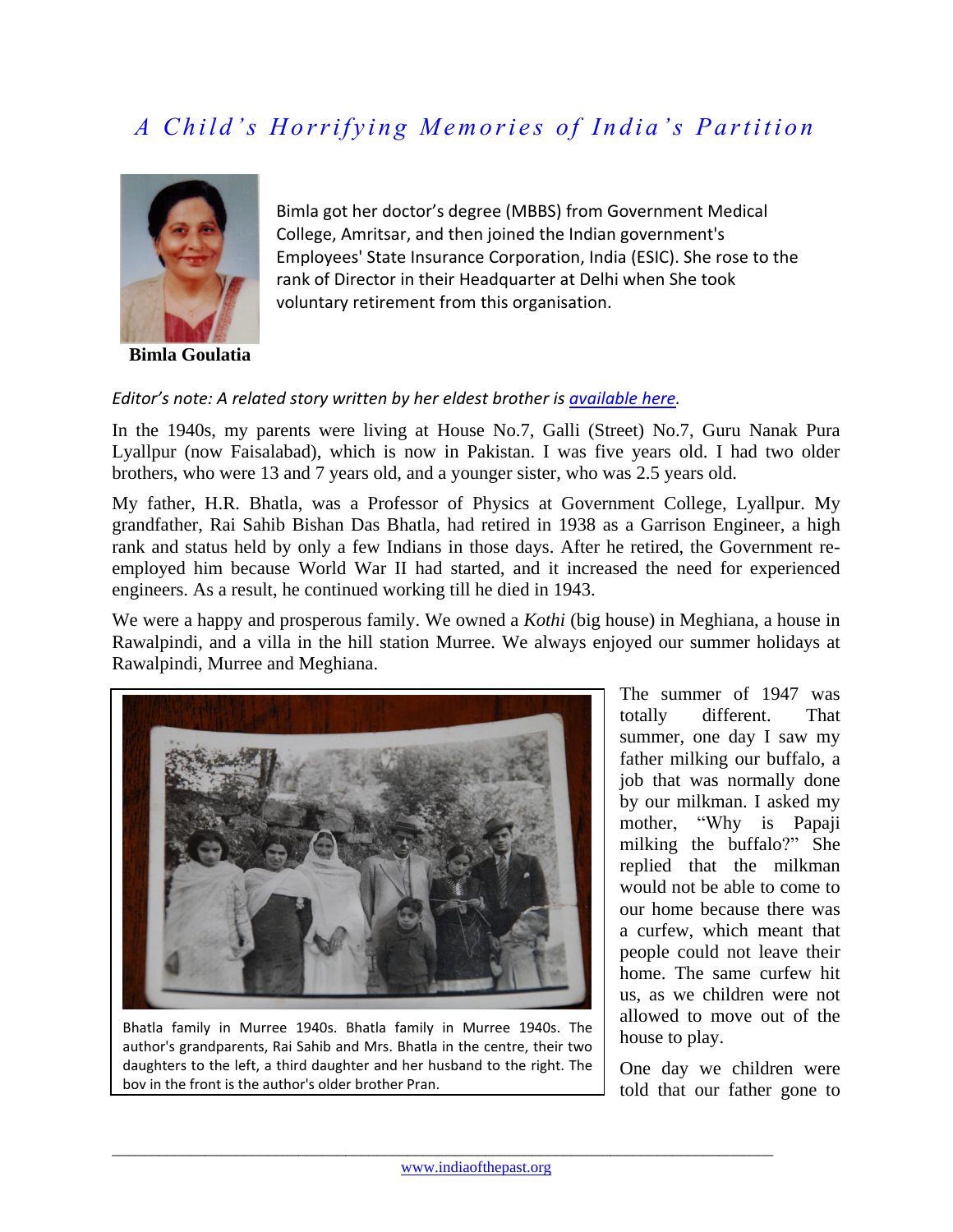Meghiana, where my grandmother and *bhua* (father's sister) lived. In his absence, a family friend was staying with us. We used to sleep on the rooftop, which was cooler than the inside of the house on the hot summer season. Whenever there was some commotion in the street, our friend would get up, take out his knife, and tell my mother, "Sister, they are coming." We could not understand what he was talking about, and used to laugh at him.

On the day the curfew was relaxed, we were taken to Meghiana by a relative sent by my father. One day, at lunchtime, I vividly remember the servant was making *rotis* on the tandoor, and the *dhobi* (washer man) had come to take clothes to be washed. Life was normal.

Suddenly, everything came to a halt. We had to leave our house in a hurry. I picked up my dolls to take with me. We were all taken to a bank for safety. The bank manager was a distant relative. The bank also had police protection.

That was the last time we saw our *Kothi* in Meghiana. Once, my father did go back from the bank to the *Kothi* to pick up some things including my grandfather's double-barrel gun. On his return, he told us that many things were missing from the house.

The stay at the bank was horrible. There were three families – ours, the bank manager's and my dad's uncle, who would shout all the time in pain because of urine retention. The elders were concerned about the fate of the women and children in case of an attack, mob managed to get into the bank, overpower tem and take women. So, the elders had made a pact that in case of an attack on the bank, they would kill the children and women themselves before fighting the attackers. Two or three times, there was fear of a successful attack. We children had decided that instead of using boiling hot water to make tea, we would throw the hot water on the attackers. Each time, the women and children were herded into a small room, but the attackers were not successful. At nights, there were disturbances and shouting, and we could see fires that had been lit by mobs.

The bank manager was a clever man. He told the police that we would be willing to give them lots of money if they would take us safely to a camp from where we could go to India. My father gave them gold coins. At last, the police asked us to get ready for the camp, take only three clothes each.

The police searched every one before we got onto the police van. They even broke my dolls to check whether we had hidden any money or gold inside them. So much so, they even broke the *rotis* we were carrying – just in case we had hidden anything in them.

My mother did not want to give up her earrings. She begged the police to let her keep them. So my father gave them more money, and they allowed us to keep the earrings and wedding rings. My mother gave her valuable clothes to the bank manager, in the hope of getting them later in India, but she never got them.

On our way to the camp, after a short while, the police halted us. There were people with weapons running in the street in front. Some were playing cards on the roadside. My father was very disturbed because his young unmarried sister was with us. He pleaded with the police for protection, and promised to give them more money. Better sense prevailed, and the police took us back to the bank.

After few days, we were again taken in the van, and this time we made it to the camp. For me, the sight at the camp is unforgettable, even till now. Every body looked dirty and hungry, running here and there in search of food, shelter or loved ones. We slept on the floor. My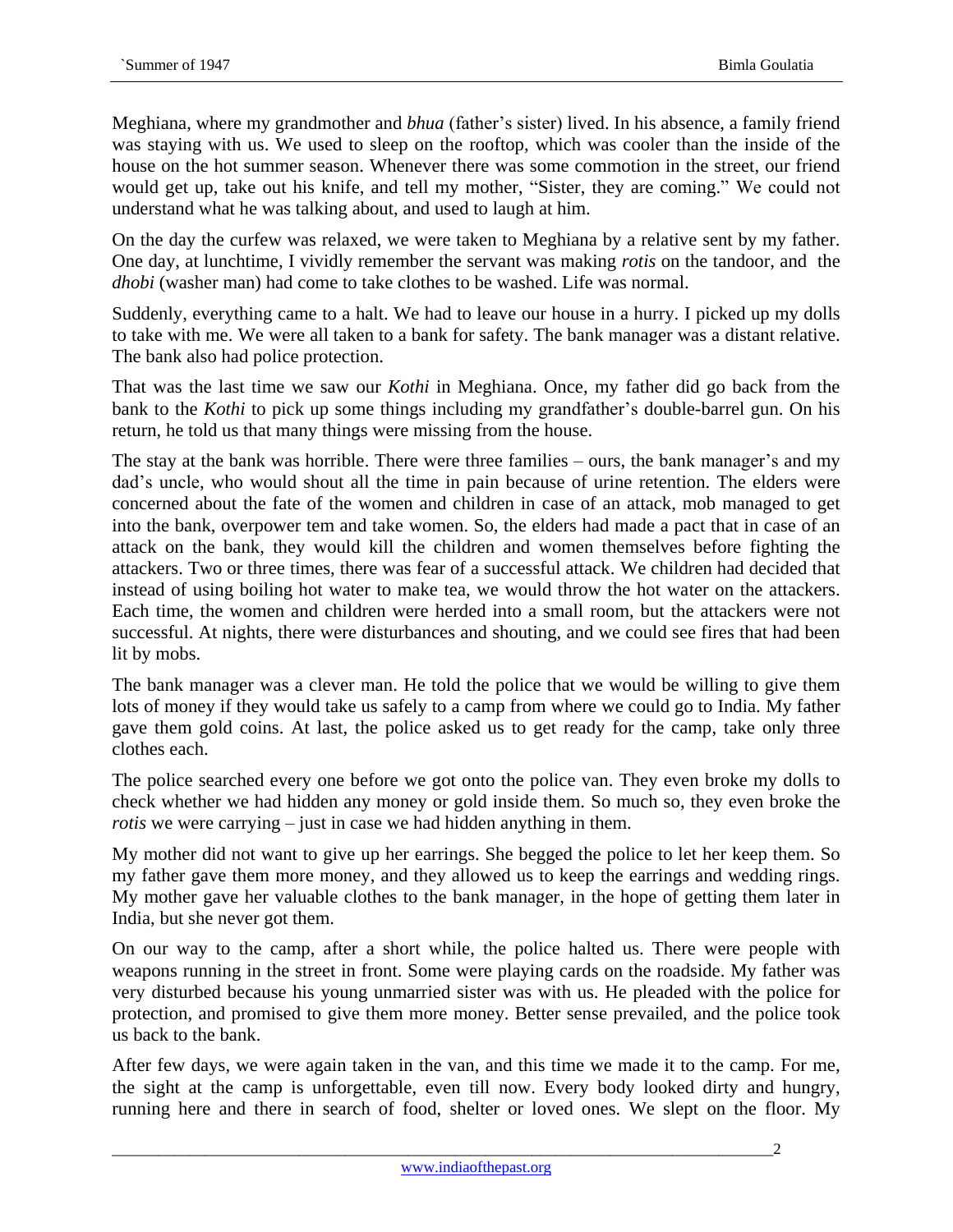younger sister made a lot of ruckus and wanted to go back to her home. My mother pacified her with great difficulty.

A day came when we were asked to walk down to the railway station carrying what little possessions we had. I had my broken dolls – the reason I still have fascination for dolls. We had to come back to the camp for there was not enough Sikh military with the train for safe passage.

Ultimately, one day we boarded the train to India. It was the height of summer. But we were not allowed to open the windows or doors of the train. There was no water to drink so people gave their urine and sweat to the children to drink. We all had sore eyes because of conjunctivitis.

The train stopped near Lahore for a while, and every one came out to have fresh air. People were sitting on the railway lines and on the roof of the train. There was a sudden noise and my mother was hit on her head by some utensil falling from the train top. We were shocked to see her head bleeding. My father crossed over the railway tracks to get some help for her.

After many hitches, our journey ended at Attari, a border town in India. Here we got boiled black *channa* to eat. That was the most delicious food I ever ate!

Soon, we reached Jalandhar, lander where we entered a house that belonged to a potter. It was full of earthen pots. Then, my father went to Prof S.N. Sehgal, his friend, who offered us food. The *dal* was tempered with ghee. It was heavenly! Then we moved to Hoshiarpur, where my father was posted at the University College as a Professor of Physics. The house allotted to us was not vacant, so we stayed with Prof. H.R. Gupta, who taught Mathematics. He kindly gave us a *barsati* (a small room on roof) and kitchen. That summer, the rain gods showed their anger with torrents of rain, lightning, and hailstorms.

We had very few clothes. My father went out and bought two *thans* (rolls) of blue check cloth and a yellow cloth with lines. All the family members got their clothes stitched from the same material!

We shifted to our own house and started life afresh. My father was missing for few days. On his



\_\_\_\_\_\_\_\_\_\_\_\_\_\_\_\_\_\_\_\_\_\_\_\_\_\_\_\_\_\_\_\_\_\_\_\_\_\_\_\_\_\_\_\_\_\_\_\_\_\_\_\_\_\_\_\_\_\_\_\_\_\_\_\_\_\_\_\_\_\_\_\_\_\_\_\_\_\_\_\_\_\_\_\_\_3 Bhatla family home in Rawalpindi, 1999

return, he had quite a bit of baggage with him. We were surprised and shocked to learn that he had gone to Lyallpur with some other professors. The baggage he brought was kept in the college for safety by Prof. Hashmat Khan, our Muslim friend.

Every time I think back on those days, I always wonder how my Dad never thought about his own safety. Initially, he had gone from Lyallpur to Meghiana to look after his mother and sister. Then in the train, when my mother was injured, he never thought twice, but went out into the Muslim area to seek help. When we were finally settled in our house in India, he again went back to Pakistan to get things for the family.

During those days, I often used to ask my mother, "Who are these 'Muslims'?" The same question was asked by a Pakistani girl about "Indians" when I visited Lahore (Pakistan) in 1999. Then she said, "Oh, you are like us." I told her, "Of course, we are born and brought up here